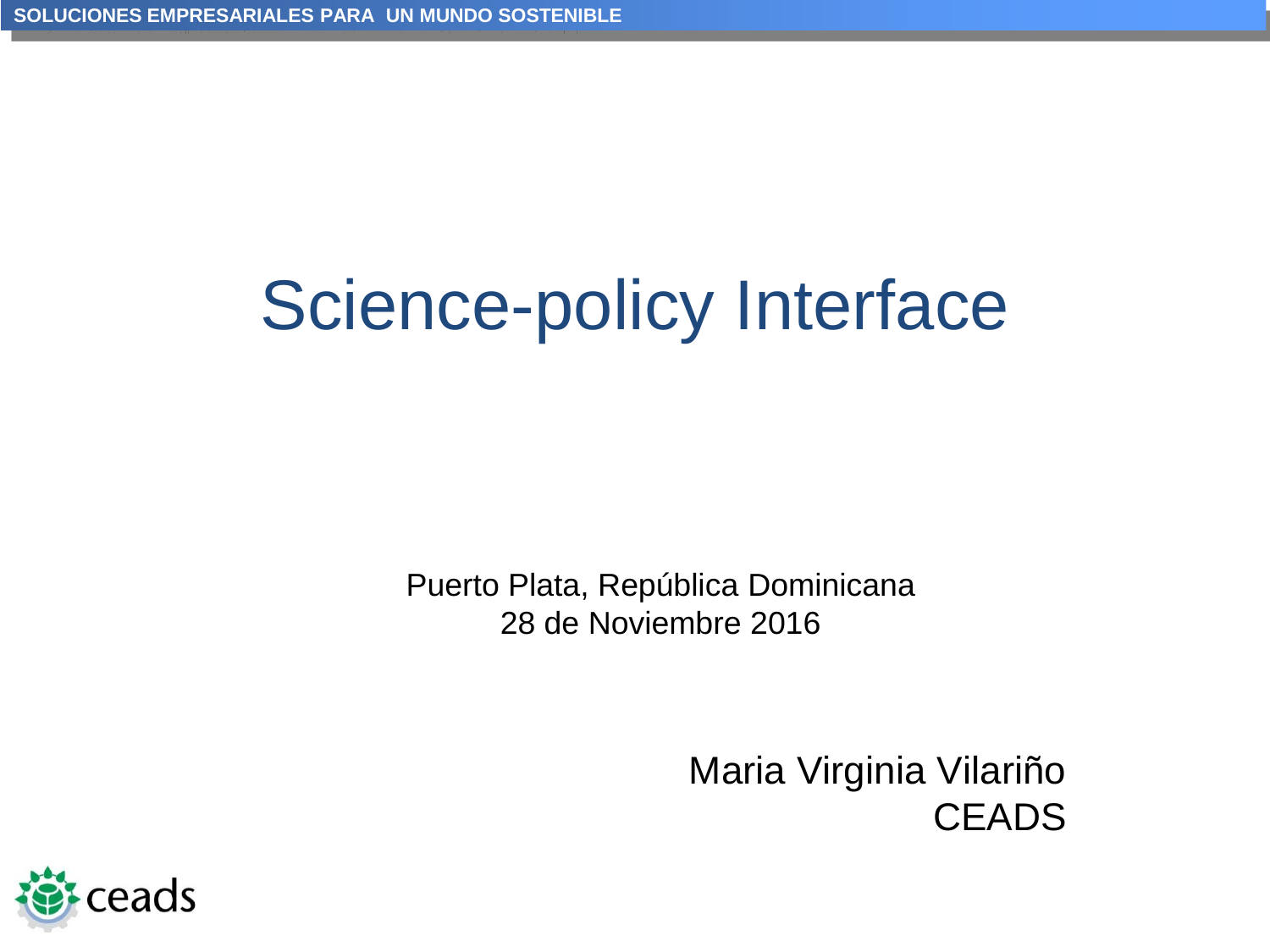# The context

- The science-policy dialogue and the global response to global change has gained momentum in recent years.
	- 2030 Agenda for sustainable development
	- Paris Agreement (IPCC 1,5°C)
	- New Urban Agenda at the United Nation Habitat III.





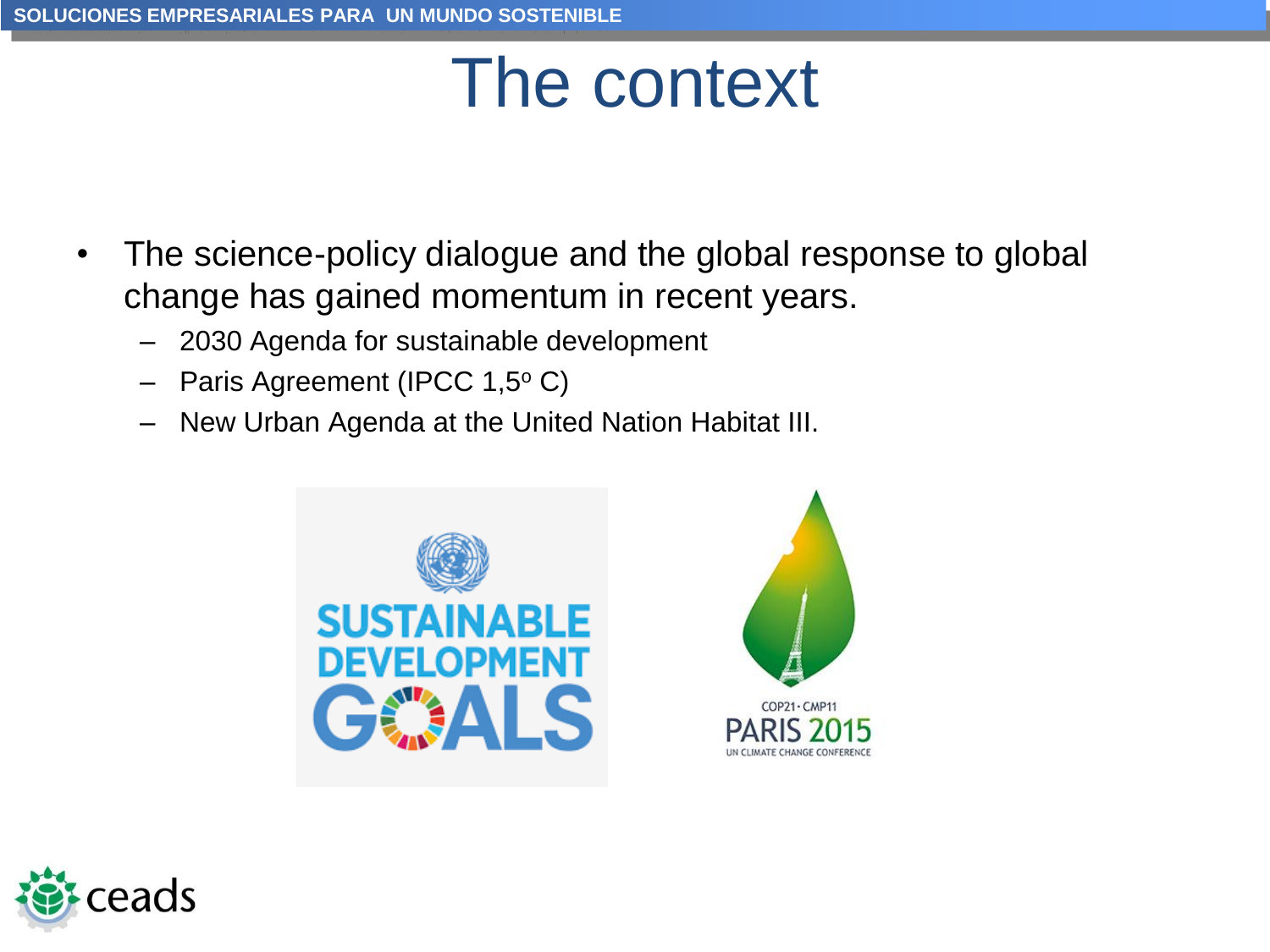# Uniqueness of the IPCC 1.5 Report

- Particular importance for policy decisions: it will inform the Facilitative dialogue in 2018
- Interest in strengthening the global response to CC related to more ambitious NDC
- Concerted level of multidisciplinary dialogue and interdisciplinary integration, with greater role of social sciences (e.g., societal transformation) and practicioners perspectives
- Focus on Implementation: Concentrate on HOW to limit the temperature increase to 1.5
- Build on Knowledge and experience from local to global, including case studies and integrated planning.
- Considering interactions, sinergies and trade-offs between climate change responses and efforts needed to achieve the sustainable development goals.

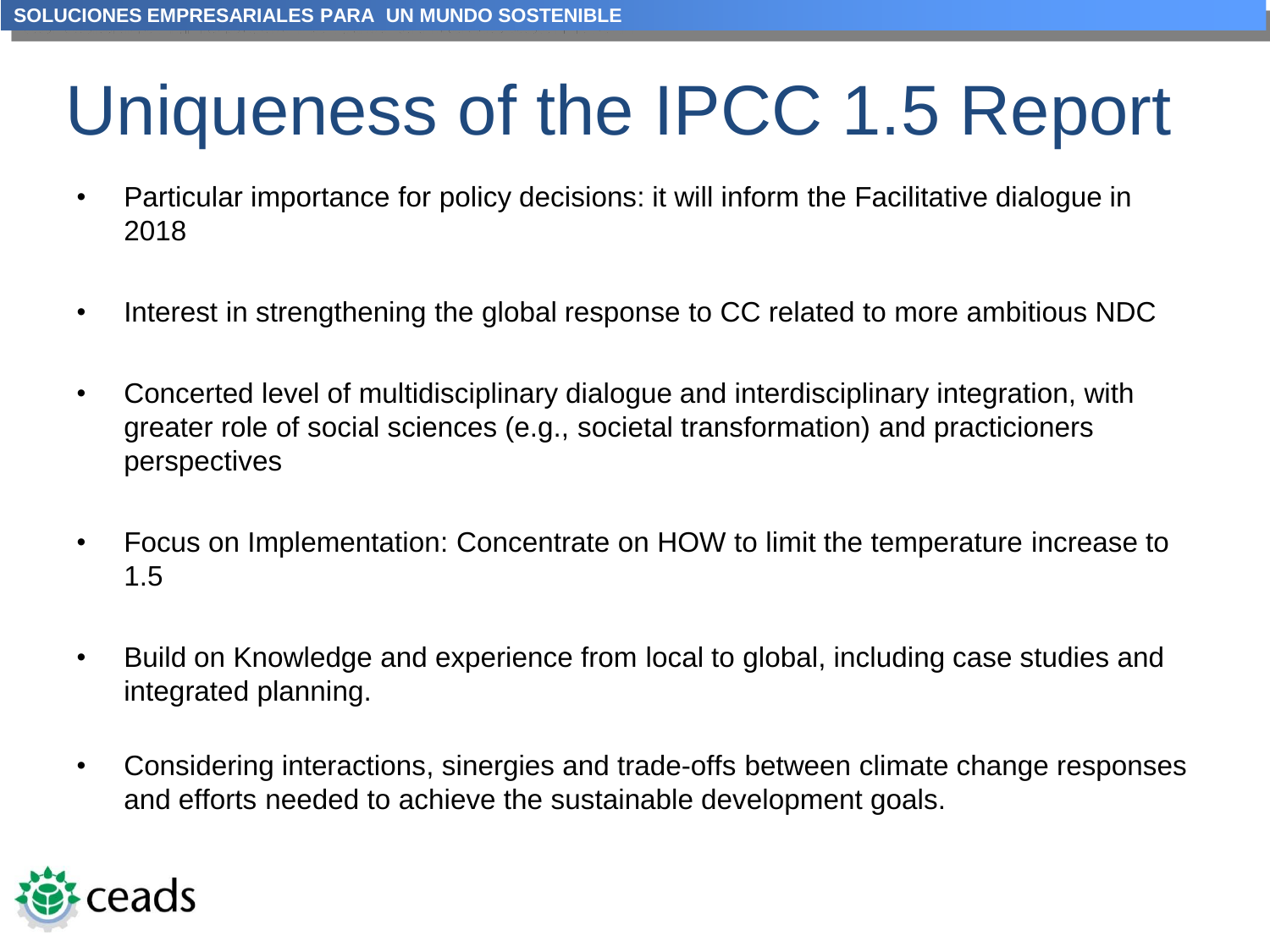## Challenges to integrate and apply science into policy making (public and private)

### A. TD problem framing and building collaborative teams

- Science vs Social science
- 
- B. Clusters / Silos
- C. Communication gap
- Practical, Non-scientific knowledge<br>
usters / Silos<br>
mmunication gap<br>
ferent Timeframes & Focus<br>
and a setting the setting of the setting of the setting of the setting of the setting of the setting of the setting of the se D. Different Timeframes & Focus



GHG Emission Pathways 2000-2100: All AR5 Scenarios

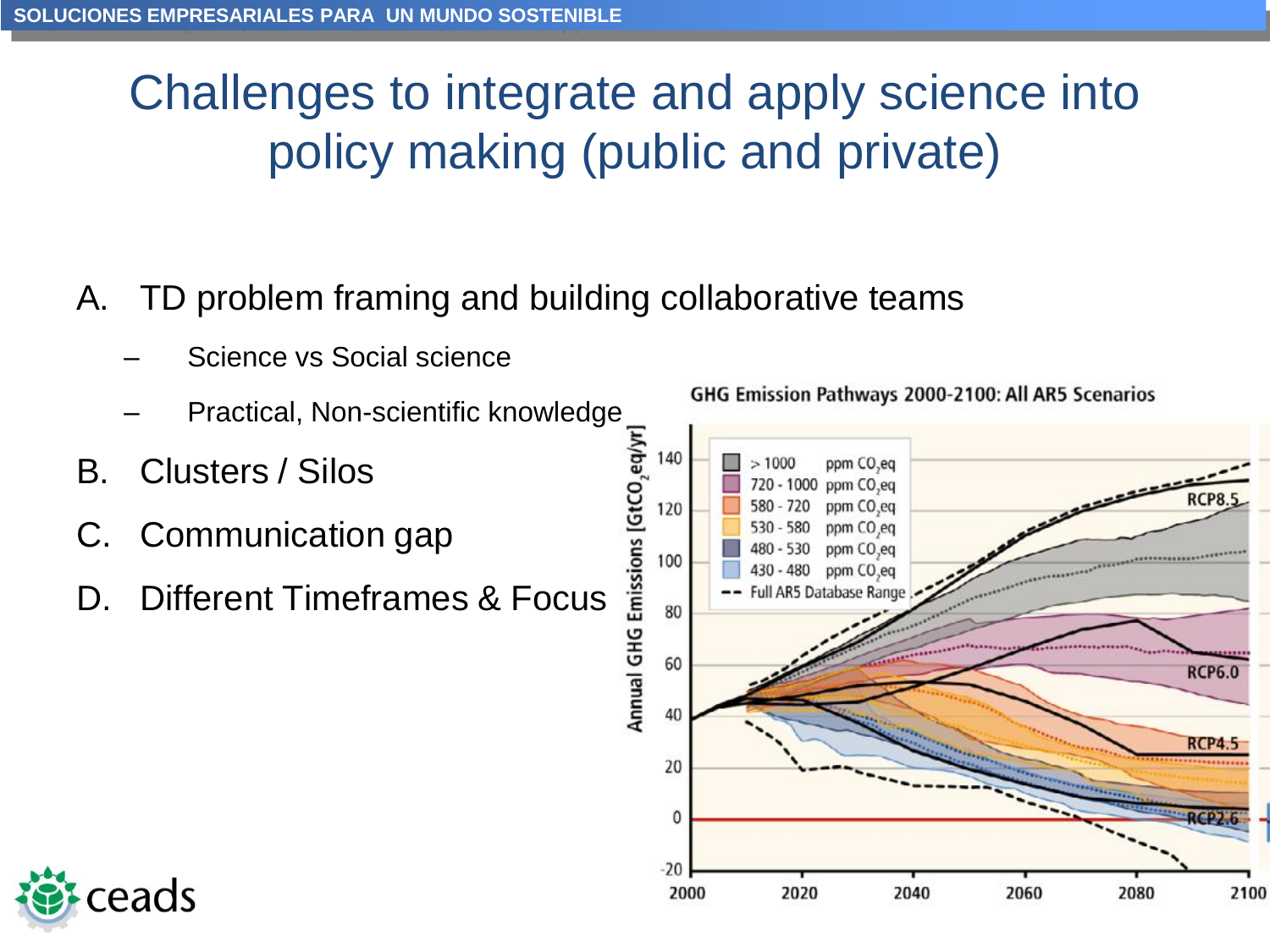## Opportunities to integrate science into policy making

- A. Transdisciplinary Scoping of projects
- B. Integrated approach, paying greater attention to governance and institutional capacity
- C. Developing communication skills and different language
- D. Oriented to Solutions & Implementation / intervention strategies

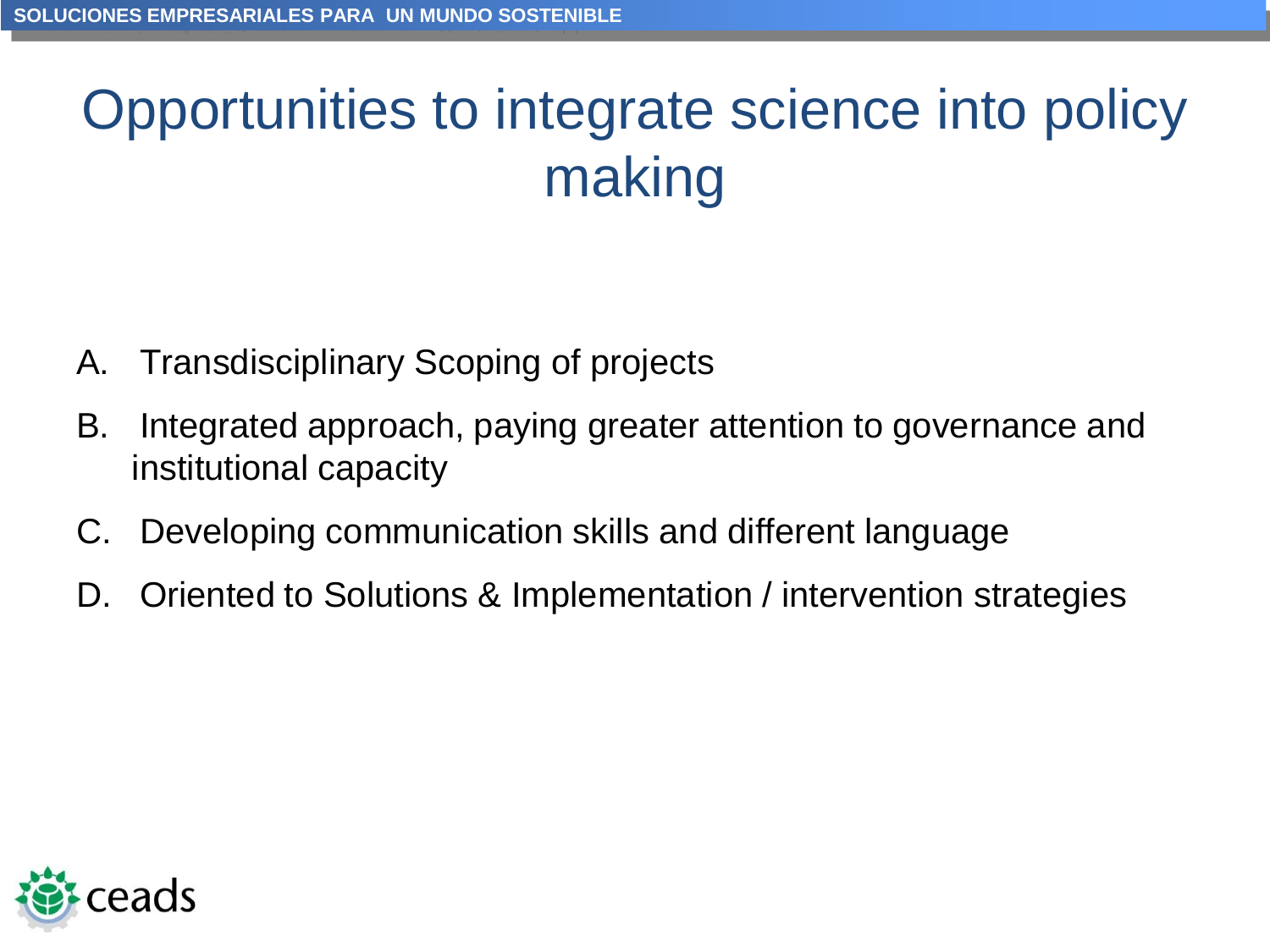### Systemic and integrated approach for sustianability





UNEP